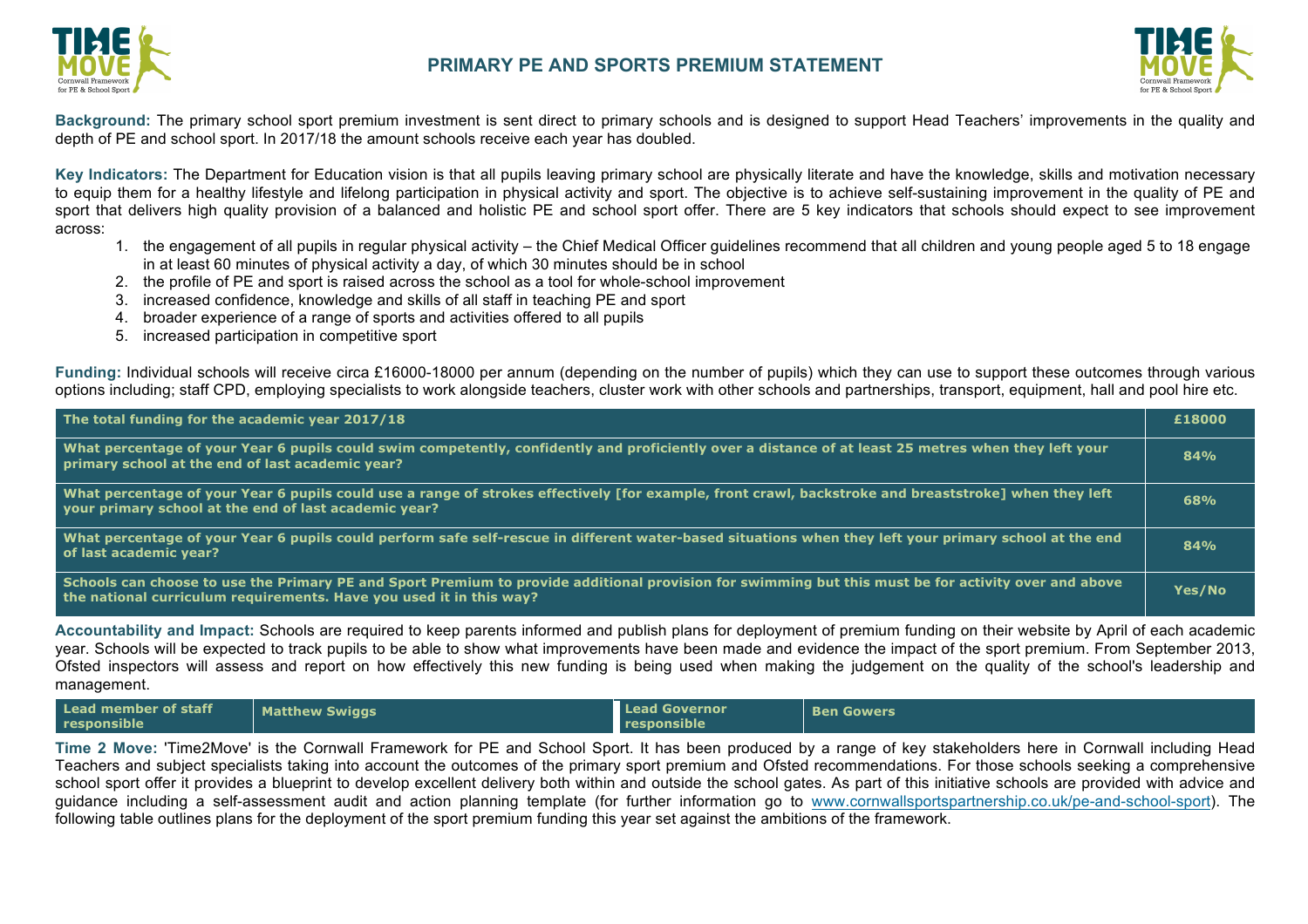



|                                                                                                                                                          |                                                                                                                      |                | <b>Impact</b>                                                                                                                                                               |                                                                                                    |
|----------------------------------------------------------------------------------------------------------------------------------------------------------|----------------------------------------------------------------------------------------------------------------------|----------------|-----------------------------------------------------------------------------------------------------------------------------------------------------------------------------|----------------------------------------------------------------------------------------------------|
|                                                                                                                                                          | <b>Actions</b>                                                                                                       | <b>Funding</b> | -Impact on pupils participation                                                                                                                                             | <b>Future Actions and</b><br><b>Sustainability</b>                                                 |
| <b>Area of Focus and</b><br><b>Outcomes</b>                                                                                                              | (Actions identified through self-review to<br>improve the quality of provision)                                      | -Planned spend | -Impact on pupils attainment                                                                                                                                                | -How will the improvements                                                                         |
|                                                                                                                                                          |                                                                                                                      | -Actual spend  | -Any additional impact                                                                                                                                                      | be sustained                                                                                       |
|                                                                                                                                                          |                                                                                                                      |                | -Whole School Improvement (Key<br>Indicator 2)                                                                                                                              | -What will you do next                                                                             |
| <b>Curriculum</b>                                                                                                                                        | Use PE Passport Scheme to ensure<br>consistent approach to PE teaching and<br>ensure skills are built upon.          | £500           | Continued increase in the quality<br>of PE sessions delivered by staff<br>across the school. Greater pupil<br>participation in PE with a broader<br>range of skills taught. | Increase in continuity and<br>teacher confidence when<br>planning and assessing PE.                |
| <b>Delivery</b><br>engage young people in a high quality,<br>broad and balanced curriculum                                                               | Buy additional sports equipment to<br>facilitate learning.                                                           | £1090          | Continued increase in the quality<br>of PE sessions delivered by staff<br>across the school. Children<br>develop and build upon new skills.                                 | Continue to develop/review<br>the quality and range of<br>physical education the school<br>offers. |
|                                                                                                                                                          | Elemental - water sports                                                                                             | £360           | Broader experience of a range of<br>sports and activities offered to all<br>pupils.                                                                                         | Reflect on speaker and add to<br>sports board to remind pupils<br>of diverse sports.               |
| <b>Physical Activity,</b><br><b>Health &amp; Wellbeing</b>                                                                                               | Playground Castle and Improvements                                                                                   | £3800          | More pupils engaged in daily<br>physical activity for at least 60<br>mins.                                                                                                  | Pupils know why it is<br>important to be physically<br>activity and link this to how               |
| all young people are aware of health<br>related issues and are supported to<br>make informed choices to engage in an                                     | New playground markings to support<br>physical activity at break times                                               | £2000          | Pupils develop and sustain new<br>skills during play times.                                                                                                                 | they learn. Opportunities for<br>all pupils to have activity<br>breaks.                            |
| active and healthy lifestyle<br>(Key Indicator 1)                                                                                                        | Introduce an in-school physical activity<br>program during the day to achieve 30<br>mins activity (Maths of The Day) | £200           | Increase active time in lessons to<br>contribute to their 60 minutes a<br>day.                                                                                              |                                                                                                    |
| <b>Diverse &amp;</b><br><b>Inclusive</b>                                                                                                                 | Targeted support to involve the least<br>active children by running or extending<br>school sports clubs              | £1100          | A greater portion of less active<br>pupils engaged in sports.                                                                                                               | Bigger range of opportunities<br>will continue to be developed<br>for disaffected pupils.          |
| provide a fully inclusive offer that<br>recognises the diverse needs of specific<br>groups and identifies tailored<br>opportunities for all young people | Provision of toilets on the school field                                                                             | £2300          | Greater use of the school field<br>used to enable lunchtime break<br>use and allow a wider range of<br>lessons to be taught.                                                | Specific needs of target<br>groups continue to be<br>identified and addressed.                     |
| (Key Indicator 4)                                                                                                                                        |                                                                                                                      |                | More pupils engaging in lessons.                                                                                                                                            |                                                                                                    |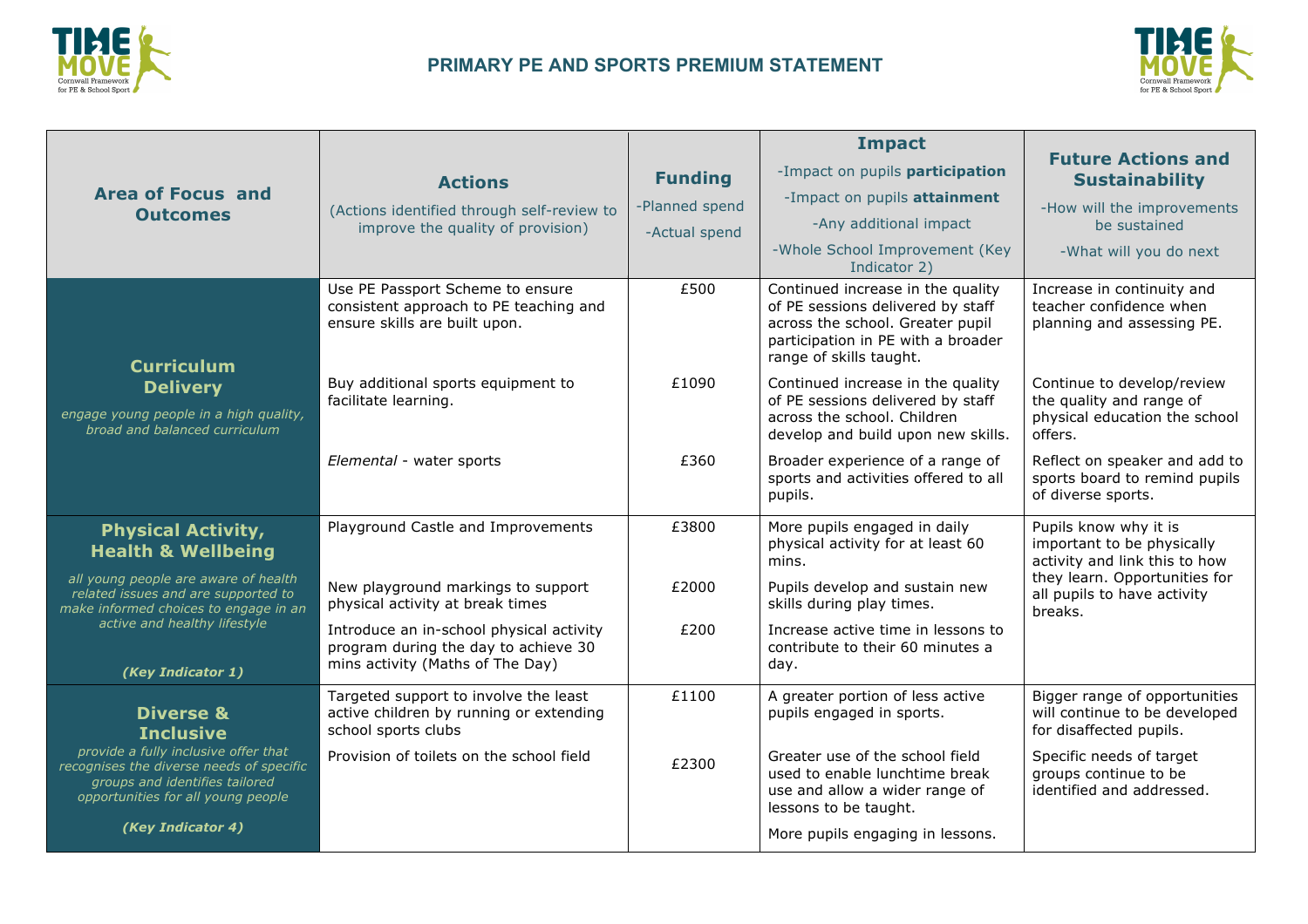



| <b>Competitions</b>                                                                                                                                                                            | School Games registration through<br>Falmouth Primary Sport Network.<br>Use the Falmouth Sports Partnership<br>(HSP) and Cornwall School Games to<br>provide children with high quality<br>Competition in a variety of sports.                                                                                                                        | £40<br>£1,060 | Increase amount of pupils who can<br>take part in competition.<br>Pupils' confidence gained and peer<br>role models established through<br>individuals and teams advancing<br>to different stages of competitions.                                                                                                                                    | More pupils take part in<br>competitions.<br>More pupils gain experience<br>of reaching different stages of<br>competition. |
|------------------------------------------------------------------------------------------------------------------------------------------------------------------------------------------------|-------------------------------------------------------------------------------------------------------------------------------------------------------------------------------------------------------------------------------------------------------------------------------------------------------------------------------------------------------|---------------|-------------------------------------------------------------------------------------------------------------------------------------------------------------------------------------------------------------------------------------------------------------------------------------------------------------------------------------------------------|-----------------------------------------------------------------------------------------------------------------------------|
| Provide a well organised, appropriate<br>and enjoyable programme of<br>competitions and festivals for students<br>of all abilities<br>(Key Indicator 5)                                        | Staff cost to allow pupils to go to sports<br>tournaments during and after school.<br>Provide a cycle of appropriate infant and<br>junior intra-school 'Packet Ship' sports<br>tournaments.                                                                                                                                                           | £420          | Engage a wider range of pupils<br>through varied competitions.<br>Whole school more aware of<br>school games and sport in school.<br>Marlborough's participation is very<br>high in local sports events and<br>performances are consistently<br>improving.                                                                                            |                                                                                                                             |
| <b>Leadership, Coaching</b><br>and Volunteering<br>provide pathways to introduce and<br>develop leadership skills                                                                              | External Sports Coach employed to<br>assist in targeted team-sports skills<br>based coaching during session times<br>alongside teachers and running after<br>school team training events.<br>Through the school parliament, set up<br>and appoint a sports leadership panel to<br>assist in overseeing and promoting<br>active play and exercise etc. | £1850<br>£30  | Help create active play times.<br>Improved pupil self-esteem,<br>confidence and willingness to lead<br>physical activity.<br>Children develop leadership skills.<br>Raise awareness of PE. Lead and<br>plan Inter school competition.<br>Children independently choose to<br>take part in physical activity<br>without the encouragement of<br>adults | Mixture of y5/y6 pupils who<br>are prepared to take<br>responsibility and lead others.                                      |
| <b>Community</b><br><b>Collaboration</b><br>ensure opportunities for young people of<br>all abilities to extend their school<br>activity transitioning into sustained<br>community based sport | Access guest speakers from sports and<br>activity organisations to present and<br>discuss a range of sports and<br>opportunities outside of school.                                                                                                                                                                                                   | £100          | Raise the profile of different sports<br>and gain understanding and<br>confidence in a range of sports.                                                                                                                                                                                                                                               | Links established with a broad<br>range of                                                                                  |